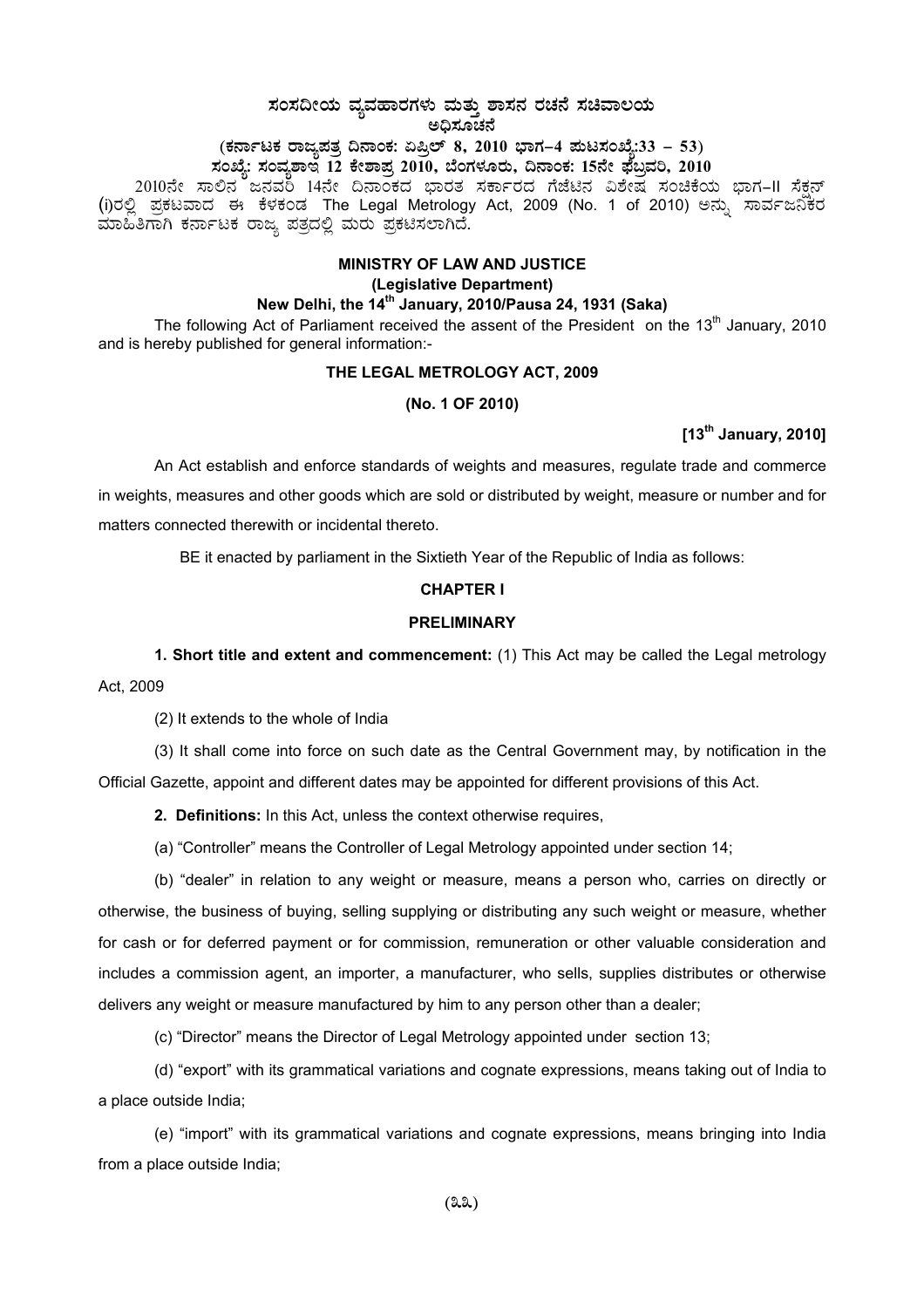(f) "label" means any written, marked, stamped, printed or graphic matter affixed to or appearing upon any pre-packaged commodity;

 (g) "Legal Metrology" means that part of metrology which treats units of weighment and measurement, of methods of weighment and measurement and weighing and measuring instruments, in relation to the mandatory technical and legal requirements which have the object of ensuring public guarantee from the point of view of security and accurancy of the weighments and measurements;

 (h) "legal metrology officer" means Additional Director, Additional Controller, Joint Director, Joint Controller, Deputy Director, Deputy Controller, Assistant Director, Assistant Controller and Inspector appointed under sections 13 and 14;

(i) "manufacturer" in relation to any weight or measure, means a person who

(i) manufactures weight or measure

 (ii) manufactures one or more parts, and acquires other parts, of such weight or measure, and after assembling those parts, claims the end product to be a weight or measure manufactured by himself or itself, as the case may be,

 (iii) does not manufacture any part of such weight or measure but assembles parts thereof manufactured by others and claims the end product to be a weight or measure manufactured by himself or itself, as the case may be.

 (iv) puts, or causes to be put, his own mark on any complete weight or measure made or manufactured by any other person and claims such product to be a weight or measure made or manufactured by himself or it self, as the case may be;

(j) "notification" means a notification published in the Official Gazette;

 (k) ""protection" means the utilization of reading obtained from any weight or measure, for the purpose of determining any step which is required to be taken to safeguard the well-being of any human being or animal, or to protect any commodity, vegetation or thing whether individually or collectively;

 (l) "pre-packaged commodity" means a commodity which without the purchaser being present is placed in package of whatever nature, whether sealed or not, so that the product contained therein has a pre-determined quantity;

(m) "person" includes,-

(i) a Hindu undivided family,

(ii) every department or office,

(iii) every organization established or constituted by Government,

(iv) every local authority within the territory of India,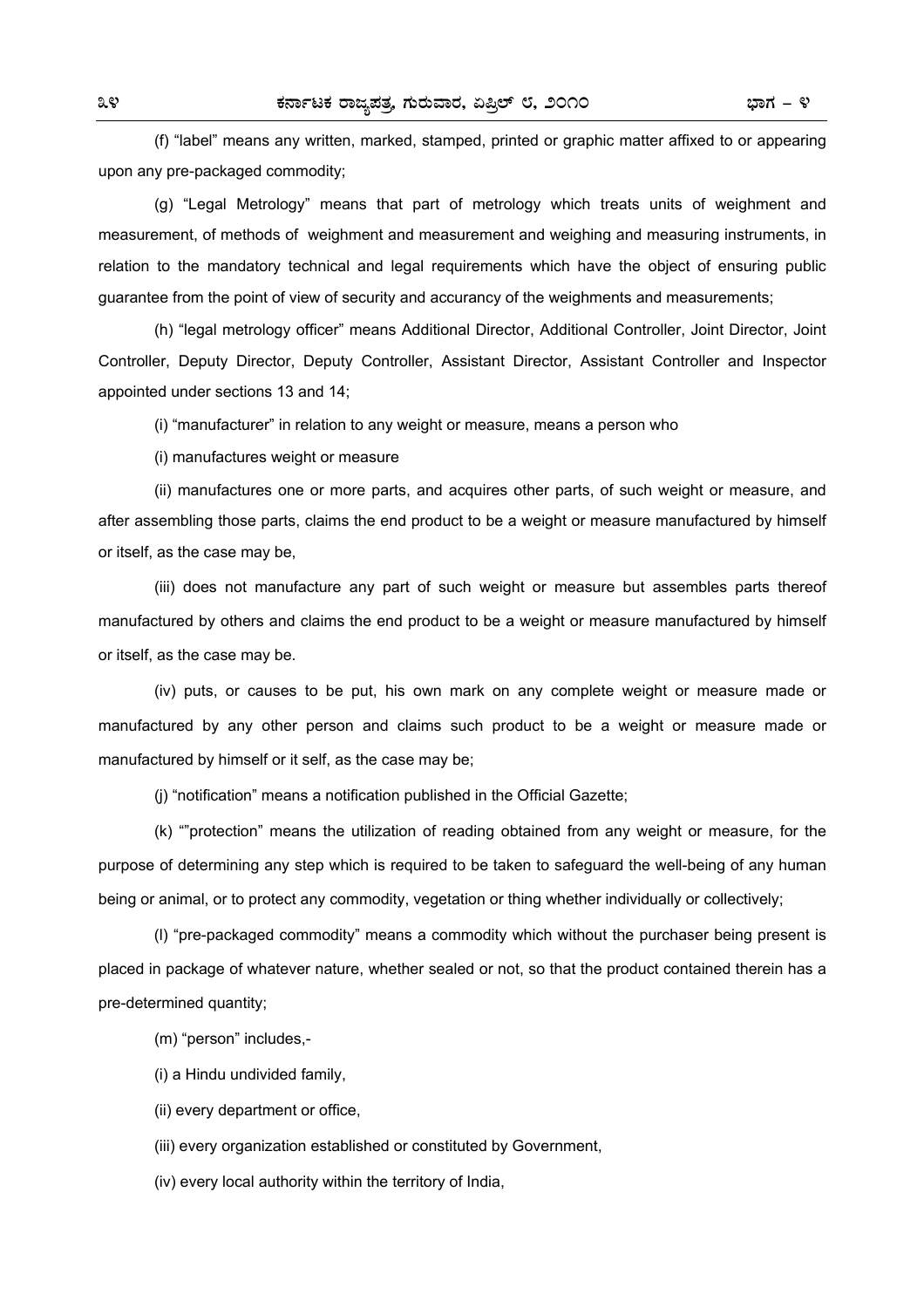(v) a company, firm and association of individuals,

(vi) trust constituted under an Act,

(vii) every co-operative society, constituted under an Act,

(viii) every other society registered under the Societies Registration Act, 1860 (21 of 1860);

(n) "premises" includes-

 (i) a place where any business, industry, production or transaction is carried on by a person, whether by himself or through an agent, by whatever name called, including the person who carries on the business in such premises,

 (ii) a warehouse, godown or other place where any weight or measure or other goods are stored or exhibited,

 (iii) a place where any books of account or other documents pertaining to any trade or transaction are kept,

 (iv) a dwelling house, if any part thereof is used for the purpose of carrying on any business, industry, production or trade,

 (v) a vehicle or vessel or any other mobile device, with the help of which any transaction or business is carried on;

(o) "prescribed" means prescribed by rules made under this Act;

 (p) "repairer" means a person who repairs a weight or measure and includes a person who adjusts, cleans, lubricates or paints any weight or measure or renders any other service to such weight or measure to ensure that such weight or measure conforms to the standards established by or under this Act;

(q) "State Government" in relation to a Union territory, means the Administrator thereof;

 (r) "sale" with its grammatical variations and cognate expressions, means transfer of property in any weight, measure or other goods by one person to another for cash or for deferred payment or for any other valuable consideration and includes a transfer of any weight, measure or other goods on the hirepurchase system or any other system of payment by instalments but does not include a mortage or hypothecation of or a charge or pledge on such weight, measure or other goods;

 (s) "seal" means a device or process by which a stamp is made, and includes any wire or other accessory which is used for ensuring the integrity of any stamp;

 (t) "stamp" means a mark, made by impressing, casting, engraving, etching branding, affixing prestressed paper seal or any other process in relation to, any weight or measure with a view to-

(i) certifying that such weight or measure conforms to the standard specified by or under this Act,

or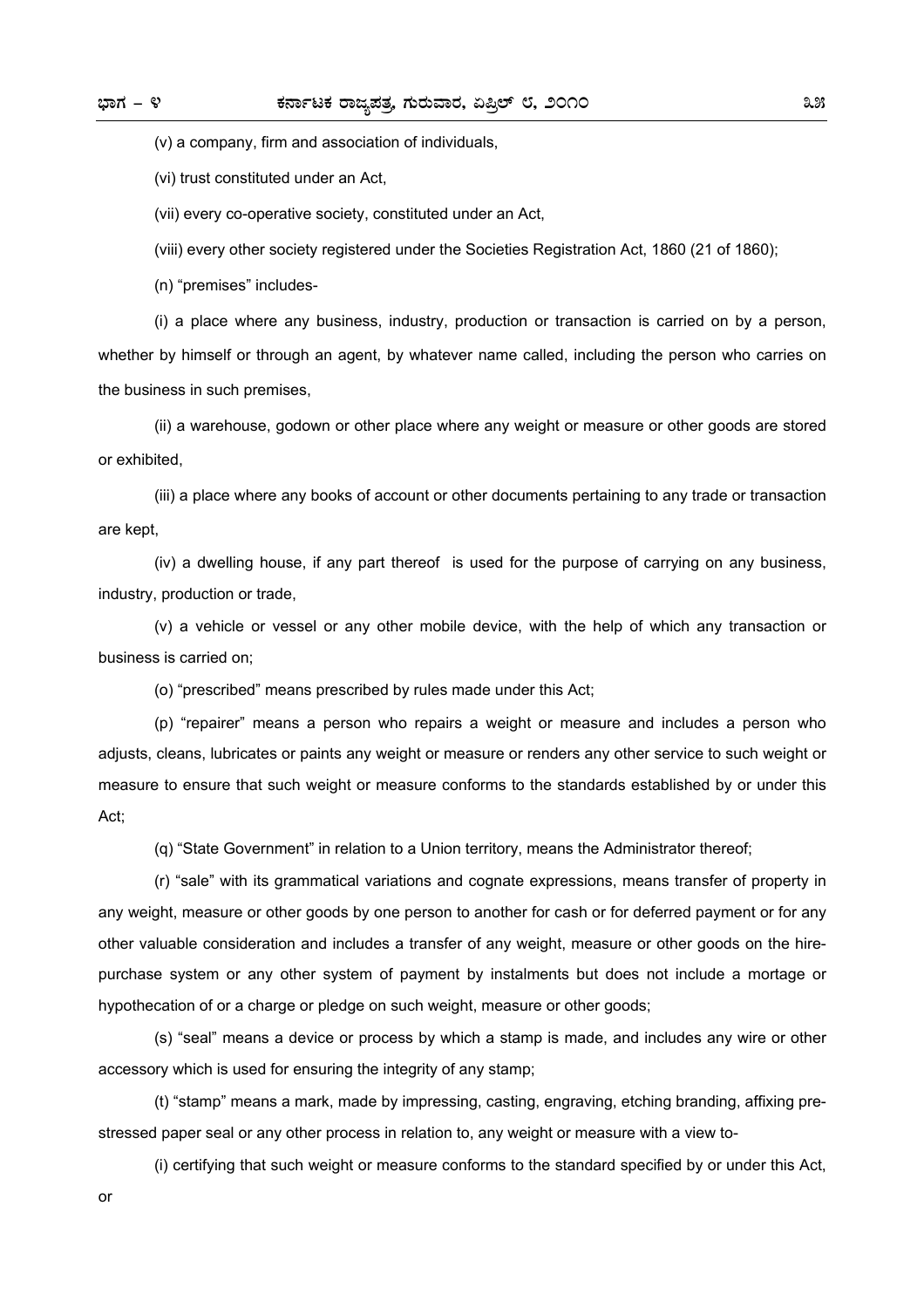(ii) indicating that any mark which was previously made thereon certifying that such weight or measure conforms to the standards specified by or under this Act, has been obliterated;

(u) "transaction" means,-

(i) any contract, whether for sale, purchase, exchange or any other purpose, or

(ii) any assessment of royalty, toll duty or other dues, or

(iii) the assessment of any work done, wages due or services rendered;

 (v) "verification" with its grammatical variations and cognate expressions, includes, in relation to any weight or measure, the process of comparing, checking, testing or adjusting such weight or measure, with a view to ensuring that such weight or measure conforms to the standards established by or under this Act and also includes re-verification and calibration.

 (w) "weight or measure" means a weight or measure specified by or under this Act and includes a weighing or measuring instrument.

**3. Provisions of this Act to override provisions of any other law:** The provisions of this Act shall have effect notwithstanding anything inconsistent therewith contained in any enactment other than this Act or in any instrument having effect by virtue of any enactment other than this Act.

#### **CHAPTER II**

#### **STANDARD WEIGHTS AND MEASURES**

**4. Units of weights and measures to be based on metric system**: Every unit of weight or measure shall be in accordance with the metric system based on the international system of units.

#### **5. Base unit of weights and measures:** (1) The base unit of-

- (i) length shall be the metre;
- (ii) mass shall be the kilogram
- (iii) time shall be the second;
- (iv) electric current shall be the ampere;
- (v) thermodynamic temperature shall be the Kelvin;
- (vi) luminous intensity shall be the candela; and
- (vii) amount of substance shall be the mole.

 (2) The specifications of the base units mentioned in sub-section (1), derived units and other units shall be such as may be prescribed

**6. Base unit of numeration:** (1) The base unit of numeration shall be the unit of the international form of Indian numerals.

(2) Every numeration shall be made in accordance with the decimal system.

 (3) The decimal multiples and sub-multiples of the numerals shall be of such denominations and be written in such manner as may be prescribed.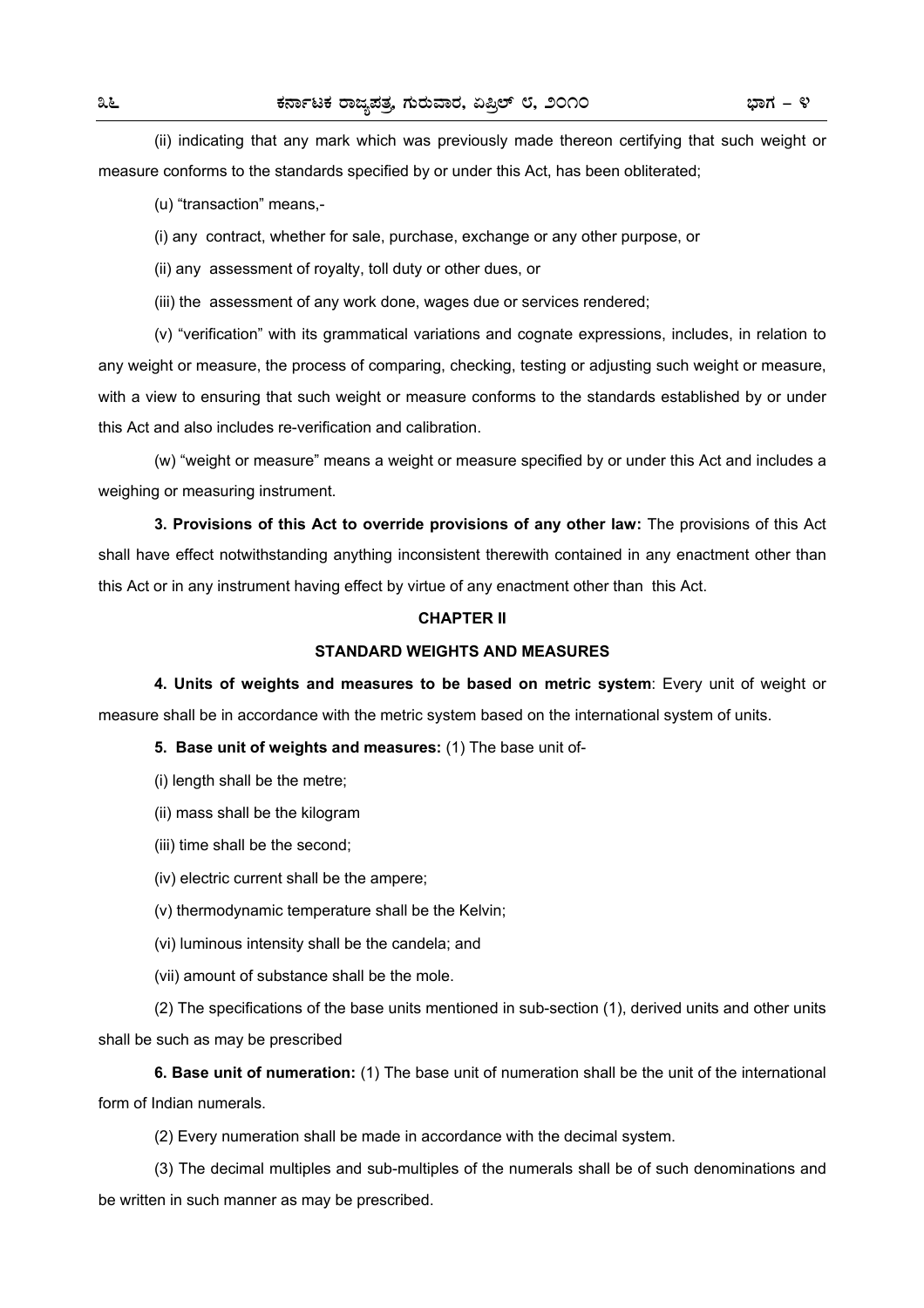or

**7. Standard units of weights and measures:** (1) The base units of weights and measures specified in section 5 shall be the standard units of weights and measures.

(2) The base unit of numeration specified in section 6 shall be the standard unit of numeration.

 (3) For the purpose of deriving the value of base, derived and other units mentioned in section 5, the Central Government shall prepare or cause to be prepared objects or equipments in such manner as may be prescribed.

 (4) The physical characteristics, configuration, constructional details, materials,equipments, performance, tolerances, period of re-verification, methods or procedures of tests shall be such as may be prescribed.

**8. Standard weight, measure or numeral:** (1) Any weight or measure which conforms to the standard unit of such weight or measure and also conforms to such of the provisions of section 7 as are applicable to it shall be the standard weight or measure.

(2) Any numeral which conforms to the provisions of section 6 shall be the standard numeral.

 (3) No weight, measure or numeral, other than the standard weight, measure or numeral, shall be used as a standard weight, measure or numeral.

 (4) No weight or measure, shall be manufactured or imported unless it conforms to the standards of weight or measure specified under section 8:

 Provided that provisions of this section shall not apply for manufacture done exclusively for export or for the purpose of any scientific investigation or research.

**9. Reference, secondary and working standard:** (1) The reference standards, secondary standards working standards of weights and measures shall be such as may be prescribed.

 (2) Every reference standard, secondary standard and working standard shall be verified and stamped in such manner and after payment of such fee as may be prescribed.

 (3) Every reference standard, secondary standard and working standard which is not verified and stamped in accordance with the provisions of sub-section (2) shall not be deemed to be a valid standard.

**10. Use of weight or measure for particular purposes:** Any transaction, dealing or contract in respect of any goods, class of goods or undertakings shall be made by such weight, measure or number as may be prescribed.

**11. Prohibition of quotation, etc., otherwise than in terms of standard units of weight measure or numeration:** (1) No person shall, in relation to any goods, things or service,-

(a) quote, or make announcement of, whether by word of mouth or otherwise, any price or charge

(b) issue or exhibit any price list, invoice, cash memo or other document, or

(c) prepare or publish any advertisement, poster or other document, or

(d) indicate the net quantity of a pre-packaged commodity, or

(e) express in relation to any transaction or protection, any quantity or dimension,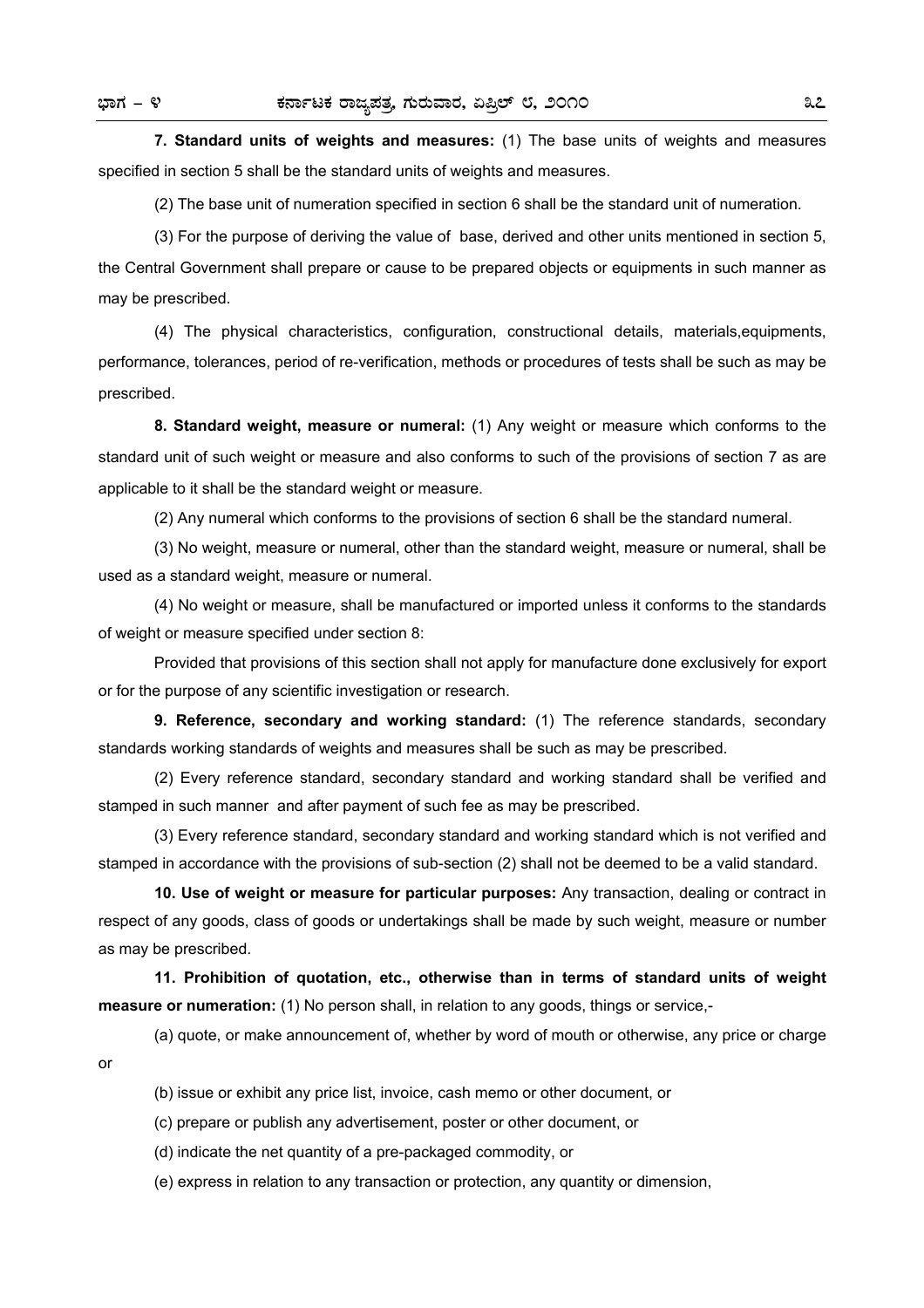otherwise than in accordance with the standard unit of weight, measure or numeration.

 (2) The provisions of sub-section (1) shall not be applicable for export of any goods things or service.

**12. Any custom, usage, etc., contrary to standard weight measure or numeration to be void:** Any custom, usage, practice or method of whatever nature which permits a person to demand, receive or cause to be demanded or received, any quantity of article, thing or service in excess of or less than, the quantity specified by weight, measure or number in the contract or other agreement in relation to the said article, thing or service, shall be void.

#### **CHAPTER III**

# **APPOINTMENT AND POWERS OF DIRECTOR, CONTROLLER AND LEGAL METROLOGY OFFICERS**

**13. Appointment of Director legal metrology officers and other employees:** (1) The Central Government may, by notification, appoint a Director of legal metrology, Additional Director, Joint Director, Deputy Director, Assistant Director and other employees for exercising the powers and discharging the duties conferred or imposed on them by or under this Act in relation to inter-State trade and commerce.

 (2) The qualifications of the Director and legal metrology officers appointed under sub-section (1) shall be such as may be prescribed.

 (3) The Director and every legal metrology officer, appointed under sub-section (1), shall exercise such powers and discharge such functions in respect of such local limits as the Central Government may, by notification, specify.

 (4) Every legal metrology officer appointed under sub-section (1) shall exercise powers and discharge duties under the general superintendence, direction and control of the Director.

 (5) The Director, the Controller and every legal metrology officer authorized to perform any duty by or under this Act shall be deemed to be a public servant within the meaning of section 21 of the Indian Penal Code (45 of 1860).

 (6) No. suit, prosecution or other legal proceeding shall lie against the Director, the Controller and legal metrology officer authorised to perform any duty by or under this Act in respect of anything which is in good faith done or intended to be done under this Act or any rule or order made thereunder.

 (7) The Central Government may, with the consent of the State Government and subject to such conditions, limitations and restrictions as it may specify in this behalf, delegate such of the powers of the Director under this Act as it may think fit to the Controller of legal metrology in the State, and such Controller may, if he is of opinion that it is necessary or expedient in the public interest so to do, delegate such of the powers delegated to him as he may think fit to any legal metrology officer and where any such delegation of powers is made by such Controller, the person to whom such powers are delegated shall exercise those powers in the same manner and with the same effect as if they had been conferred in him directly by this Act and not by way of delegation.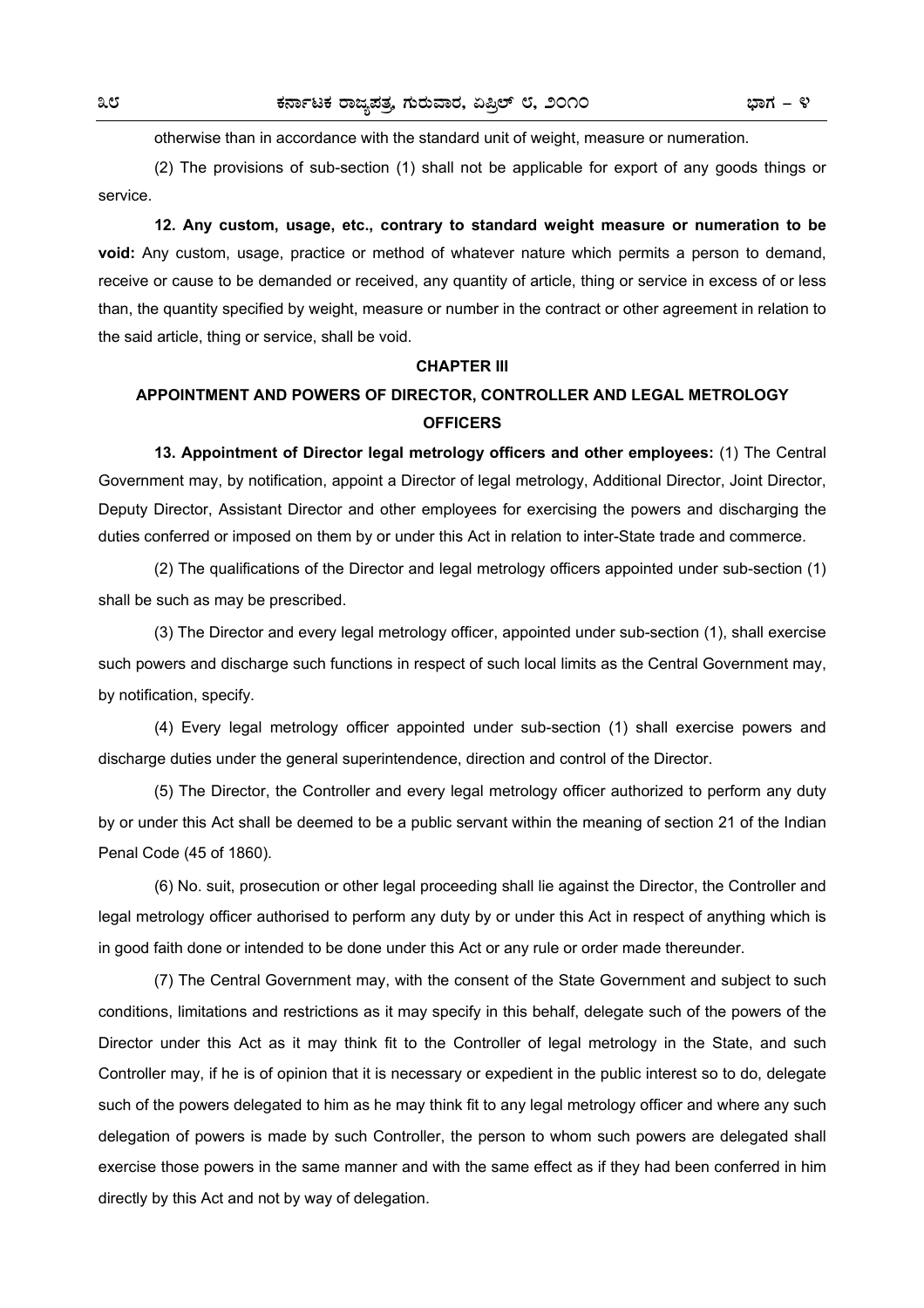(8) Where any delegation of powers is made under sub-section (7), the powers so delegated shall be exercised under the general superintendence, direction and guidance of the Director.

**14. Appointment of Controller, legal metrology officers and other employees:** (1) The State Government may, by notification, appoint a Controller of legal metrology. Additional Controller, Joint Controller, Deputy Controller, Assistant Controller, Inspector and other employees for the State for exercising the powers and discharging the duties conferred or imposed on them by or under this Act in relation to intra State trade and commerce.

 (2) The qualifications of the Controller and legal metrology officers appointed under sub-section (1) shall be such as may be prescribed.

 (3) The Controller and every legal metrology officer, appointed under sub-section (1), shall exercise such powers and discharge such functions in respect of such local limits as the State Government may, by notification specify.

 (4) Every legal metrology officer appointed under sub-section (1) shall exercise and discharge the duties under the general superintendence, direction and control of the Controller.

**15. Power of inspection seizure etc:** (1) The Director, Controller or any legal metrology officer may, if he has any reason to believe whether from any information given to him by any person and taken down in writing or from personal knowledge or otherwise, that any weight or measure or other goods in relation to which any trade and commerce has taken place or is intended to take place and in respect of which an offence punishable under this Act appears to have been, or is likely to be, committed are either kept or concealed in any premises or are in the course of transportation,-

 (a) enter at any reasonable time into any such premises and search for and inspect any weight, measure or other goods in relation to which trade and commerce has taken place, or is intended to take place and any record, register or other document relating thereto;

 (b) seize any weight, measure or other goods and any record, register or other document or article which he has reason to believe may furnish evidence indicating that an offence punishable under this Act has been, or is likely to be, committed in the course of or in relation to any, trade and commerce.

 (2) The Director, Controller or any legal metrology officer may also require the production of every document or other record relating to the weight or measure referred to in sub-section (1) and the person having the custody of such weight or measure shall comply with such requisition.

 (3) Where any goods seized under sub-section (1) are subject to speedy or natural decay, the Director, Controller or legal metrology officer may dispose of such goods in such manner as may be prescribed.

 (4) Every search or seizure made under this section shall be carried out in accordance with the provisions of the Code of Criminal Procedure, 1973, (2 of 1974) relating to searches and seizures.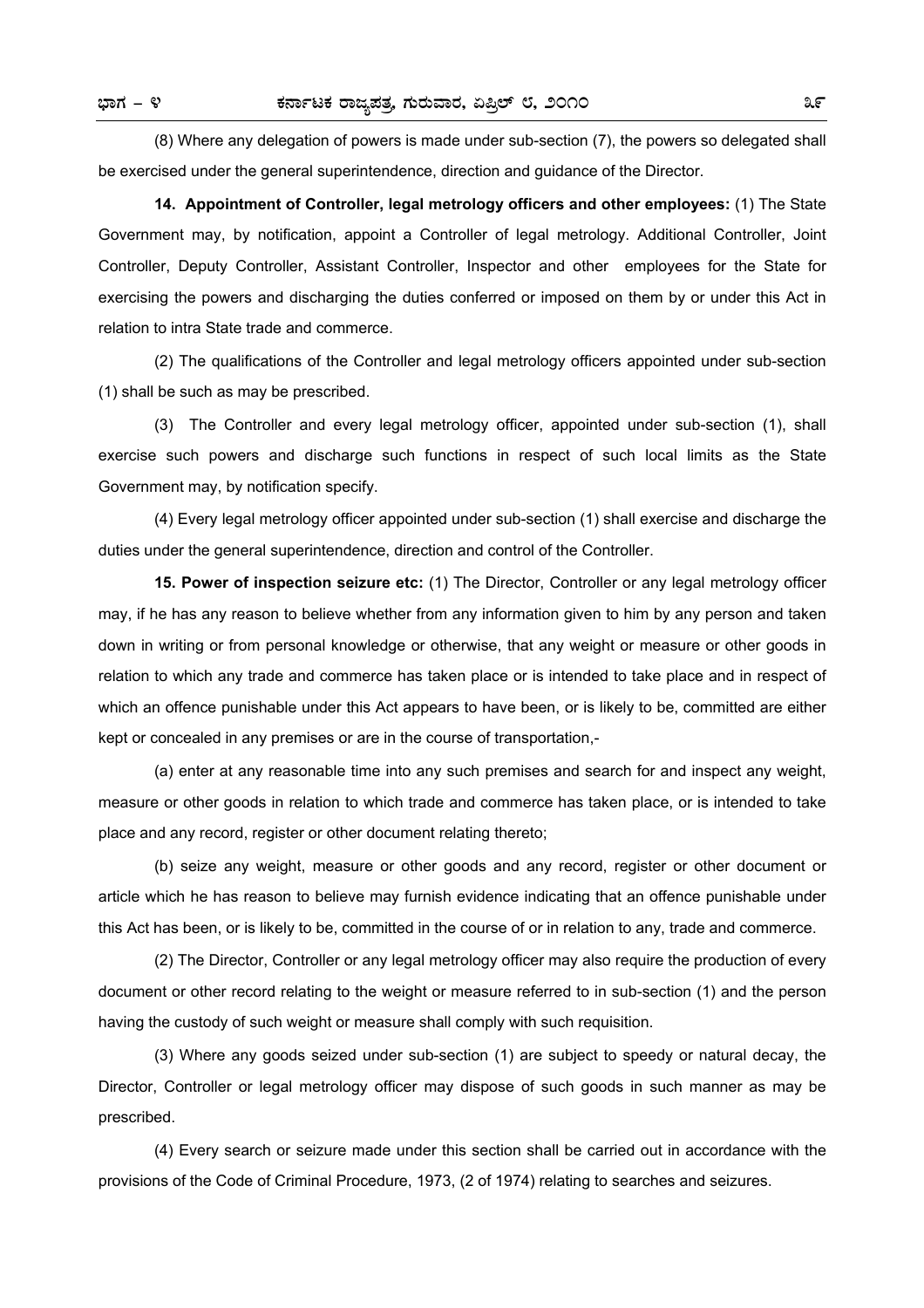**16. Forfeiture:** (1) Every non-standard or unverified weight or measure, and every package made in contravention of section 18, used in the course, of or in relation to, any trade and commerce and seized under section 15, shall be liable to be forfeited to the State Government.

 Provided that such unverified weight or measure shall not be forfeited to the State Government if the person from whom such weight or measure was seized gets the same verified and stamped within such time as may be prescribed.

 (2) Every weight measure or other goods seized under section 15 but not forfeited under subsection (1), shall be disposed of by such authority and in such manner as may be prescribed.

**17. Manufactures, etc to maintain records and registers:** (1) Every manufacture, repairer or dealer of weight or measure shall maintain such records and registers as may be prescribed.

 (2) The records and registers maintained under sub-section (1) shall be produced at the time of inspection to the persons authorised for the said purpose under sub-section (1) of section 15.

**18. Declarations on prepackaged commodities:** (1) No person shall manufacture, pack, sell import distribute, deliver, offer, expose or possess for sale any pre-packaged commodity unless such package is in such standard quantities or number and bears thereon such declarations and particulars in such manner as may be prescribed.

 (2) Any advertisement mentioning the retail sale price of a pre-packaged commodity shall contain a declaration as to the net quantity or number of the commodity contained in the package in such form and manner as may be prescribed.

**19. Registration for importer of weight or measure:** No person shall import any weight or measure unless he is registered with the Director in such manner and on payment of such fees, as may be prescribed.

**20. Non-standard weights and measures not to be imported:** No weight or measure, whether singly or as a part or component of any machine shall be imported unless it conforms to the standards of weight or measure established by or under this Act.

**21. Training in Legal Metrology:** (1) For imparting training in Legal Metrology and other allied branches of knowledge the "Indian Institute of Legal Metrology" (hereinafter referred to as the "Institute") established under the provisions of the Standards of Weight and Measures Act, 1976 (60 of 1976) shall be deemed to have been established under the corresponding provisions of this Act.

 (2) The management and control of the Institute, the teaching staff and other employees, the courses and curricula for training thereat, the qualifications, which a person shall possess in order to be eligible for admission thereto shall be such as may be prescribed.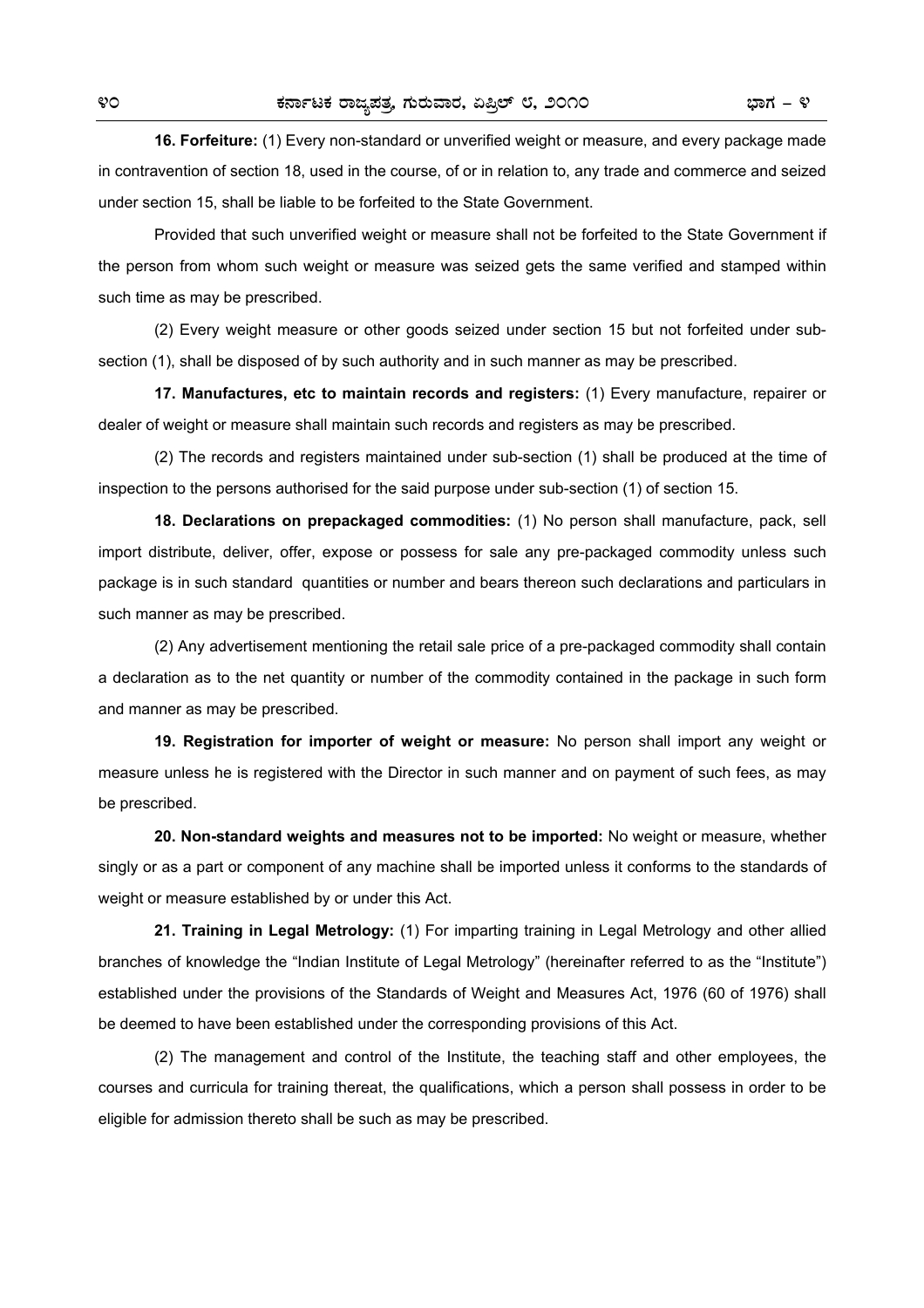**22. Approval of model:** Every person before manufacturing or importing any weight or measure shall seek the approval of model of such weight or measure in such manner, on payment of such fee and from such authority as may be prescribed.

 Provided that such approval of model may not be required in respect of any cast iron, brass, bullion, or carat weight or any beam scale, length measures (not being measuring tapes) which are ordinarily used in retail trade for measuring textiles or timber, capacity measures, not exceeding twenty litre in capacity which are ordinarily used in retail trade for measuring kerosene, milk or potable liquors:

 Provided further that the prescribed authority may, if he is satisfied that the model of any weight or measure which has been approved in a country outside India conforms to the standards established by or under this Act, approve such model without any test or after such test as he may deem fit.

**23. Prohibition on manufacture repair or sale of weight or measure without licence:** (1) No person shall manufacture, repair or sell, or offer, expose or possess for repair or sale, any weight or measure unless he holds a licence issued by the Controller under sub-section (2);

 Provided that no licence to repair shall be required by a manufacturer for repair of his own weight or measure in a state other than the State of manufacture of the same.

 (2) For the purpose of sub-section (1), the Controller shall issue a licence in such form and manner, on such conditions, for such period and such area of jurisdiction and on payment of such fee as may be prescribed.

#### **CHAPTER IV**

#### **VERIFICATION AND STAMPING OF WEIGHT OR MEASURE**

**24. Verification and stamping of weight or measure:** (1) Every person having any weight or measure in his possession, custody or control in circumstances indicating that such weight or measure is being, or is intended or is likely to be, used by him in any transaction or for protection, shall, before putting such weight or measure into such use. Have such weight or measure verified at such place and during such hours as the Controller may, by general or special order, specify in this behalf, on payment of such fees as may be prescribed.

 (2) The Central Government may prescribed the kinds of weights and measures for which the verification is to be done through the Government approved Test Centre.

 (3) The Government approved Test Centre shall be notified by the Central Government or the State Government, as the case may be, in such manner, on such terms and conditions and on payment of such fee as may be prescribed.

 (4) The Government approved Test Centre shall appoint or engage persons having such qualifications and experience and collect such fee on such terms and conditions for the verification of weights and measures specified under sub-section (2) as may be prescribed.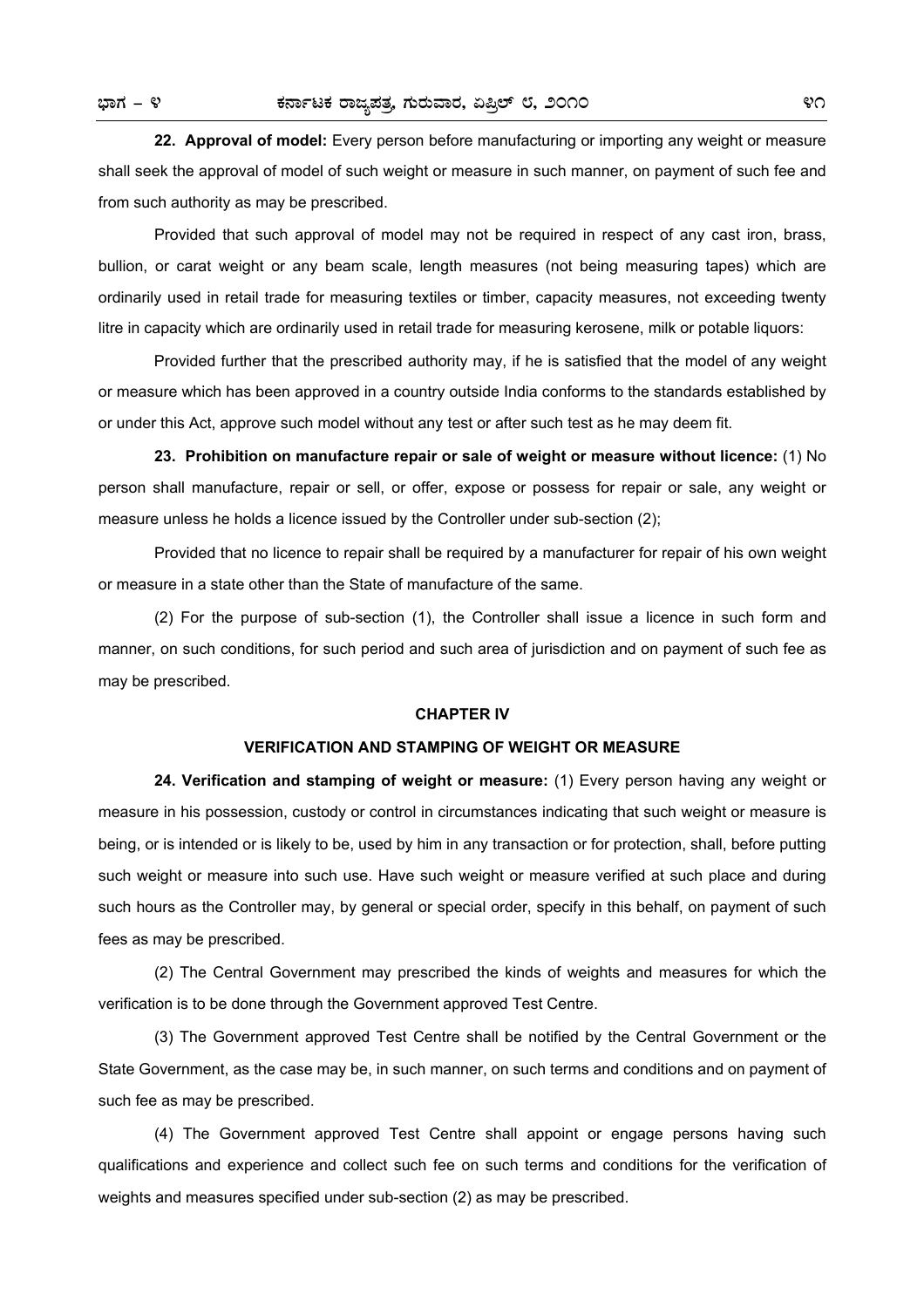#### **CHAPTER V**

#### **OFFENCES AND PENALTIES**

**25. Penalty for use of non-standard weight or measure:** Whoever uses or keeps for use any weight or measure or makes use of any numeration otherwise than in accordance with the standards of weight or measure or the standard of numeration, as the case may be, specified by or under this Act, shall be punished with fine which may extend to twenty-five thousand rupees and for the second or subsequent offence, with imprisonment for a term which may extend to six months stand also with fine.

**26. Penalty for alteration of weight and measure:** Whoever tampers with, or alters in any way, any reference standard, secondary standard or working standard or increases or decreases or alters any weight or measure with a view to deceiving any person or knowing or having reason to believe that any person is likely to be deceived thereby, except where such alteration is made for the correction of any error noticed therein on verification, shall be punished with fine which may extend to fifty thousand rupees and for the second and subsequent offence with imprisonment for a term which shall not be less than six months but which may extend to one year or with fine or with both.

**27. Penalty for manufacture or sale of non-standard weight or measure:** Every person who manufactures or causes to be manufactured or sells or offers exposes or possesses for sale, any weight or measure which-

(a) does not conform to the standards of weight or measure specified by or under this Act; or

 (b) which bears thereon any inscription of weight, measure or number which does not conform to the standards of weight, measure or numeration specified by or under this Act. Except where he is permitted to do so under this Act, shall be punished with a fine which may extend to twenty thousand rupees and for the second or subsequent offence with imprisonment for a term which may extend to three years or with fine or with both.

**28. Penalty for making any transaction deal or contract in contravention of the prescribed standards:** Whoever makes any transaction, deal or contract in contravention of the standards of weights and measures specified under section 10 shall be punished with fine which may extend to ten thousand rupees and for the second or subsequent offence, with imprisonment for a term which may extend to one year, or with fine, or with both.

**29. Penalty for quoting or publishing etc., of non-standard units:** Whoever violates section 11 shall be punished with fine which may extend to ten thousand rupees and for the second or subsequent offence, with imprisonment for a term which may extend to one year, or with fine or with both.

**30. Penalty for transactions in contravention of standard weight or measure:** Whoever-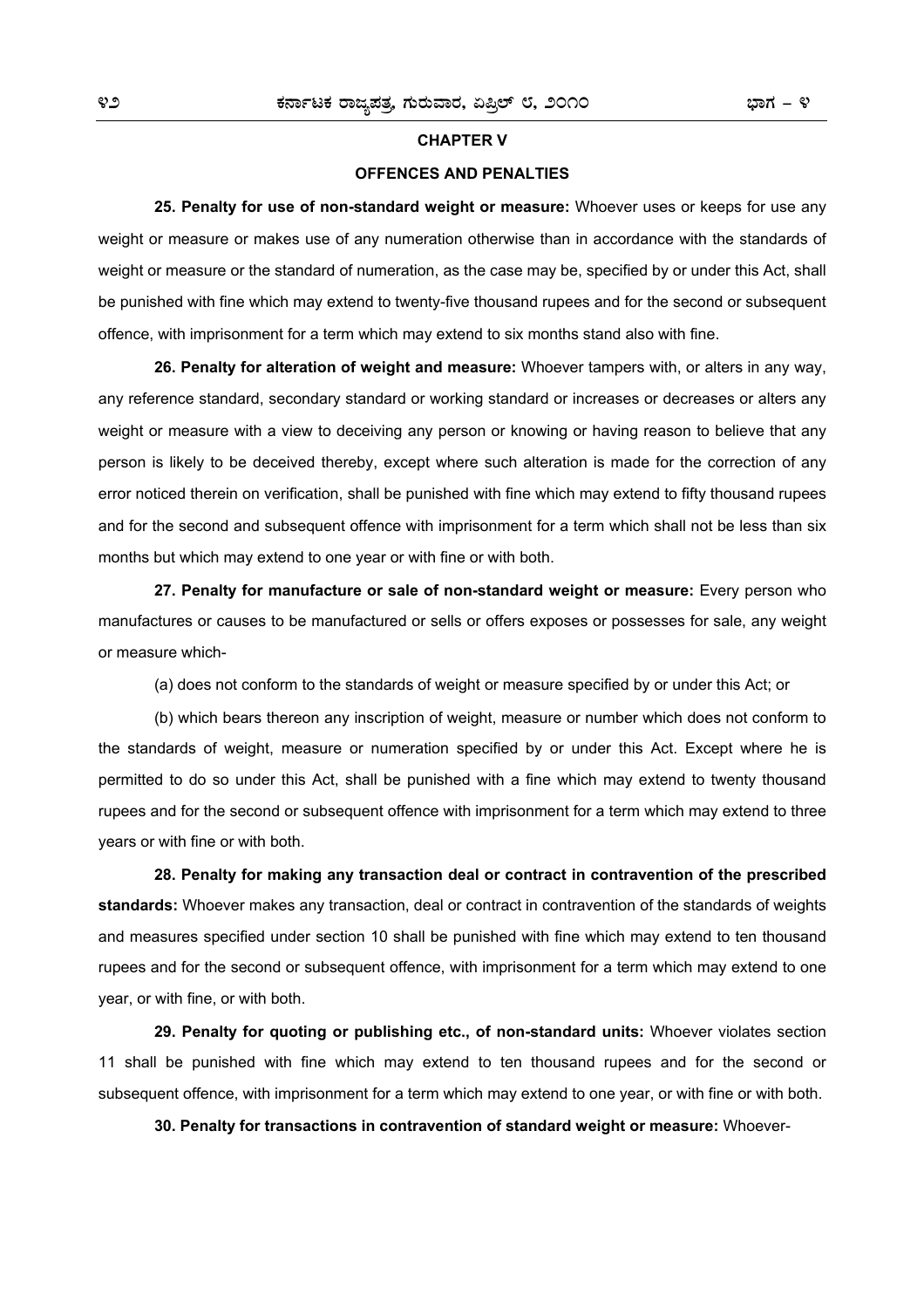(a) in selling any article or thing by weight measure or number, delivers or causes to be delivered to the purchaser any quantity or number of that article or thing less than the quantity or number contracted for or paid for ;or

 (b) in rendering any Service by weight, measure or number, renders that service less than the service contracted for or paid for ; or

 (c) in buying any article or thing by weight, measure or number, fraudulently receives, or causes to be received any quantity or number of that article or thing in excess of the quantity or number contracted for or paid for ; or

 (d) in obtaining any service by weight, measure or number, obtains that service in excess of the service contracted for or paid for.

shall be punished with fine which may extend to ten thousand rupees, and for the second or subsequent offence, with imprisonment for a term which may extend to one year, or with fine, or with both.

**31. Penalty for non-production of documents etc:** Whoever, being required by or under this Act or the rules made thereunder to submit returns, maintain any record or register, or being required by the Director or the Controller or any legal metrology officer to produce before him for inspection any weight or measure or any document, register or other record relating thereto, omits or fails without any reasonable excuse, so to do shall be punished with fine which may extend to five thousand rupees and for the second or subsequent offence, with imprisonment for a term which may extend to one year and also with fine.

**32. Penalty for failure to get model approved:** Whoever fails or omits to submit model of any weight or measure for approval, shall be punished with fine which may extend to twenty thousand rupees and for the second or subsequent offence, with imprisonment for a term which may extend to one year and also with fine.

**33. Penalty for use of unverified weight or measure:** Whoever , sells distributes, delivers or otherwise transfers or uses any unverified weight or measure shall be punished with fine which shall not be less than two thousand rupees but which may extend to ten thousand rupees and for the second or subsequent offence, with imprisonment for a term which may extend to one year and also with fine.

**34. Penalty for sale or delivery of commodities etc., by non-standard weight or measure:** Whoever sells, or causes to be sold, delivers, or causes to be delivered, any commodity article or thing by any means other than the standard weight or measure or number, shall be punished with fine which shall not be less than two thousand rupees but which may extend to five thousand rupees and for the second or subsequent offence, with imprisonment for a term which shall not be less than three months but which may extend to one year, or with fine, or with both.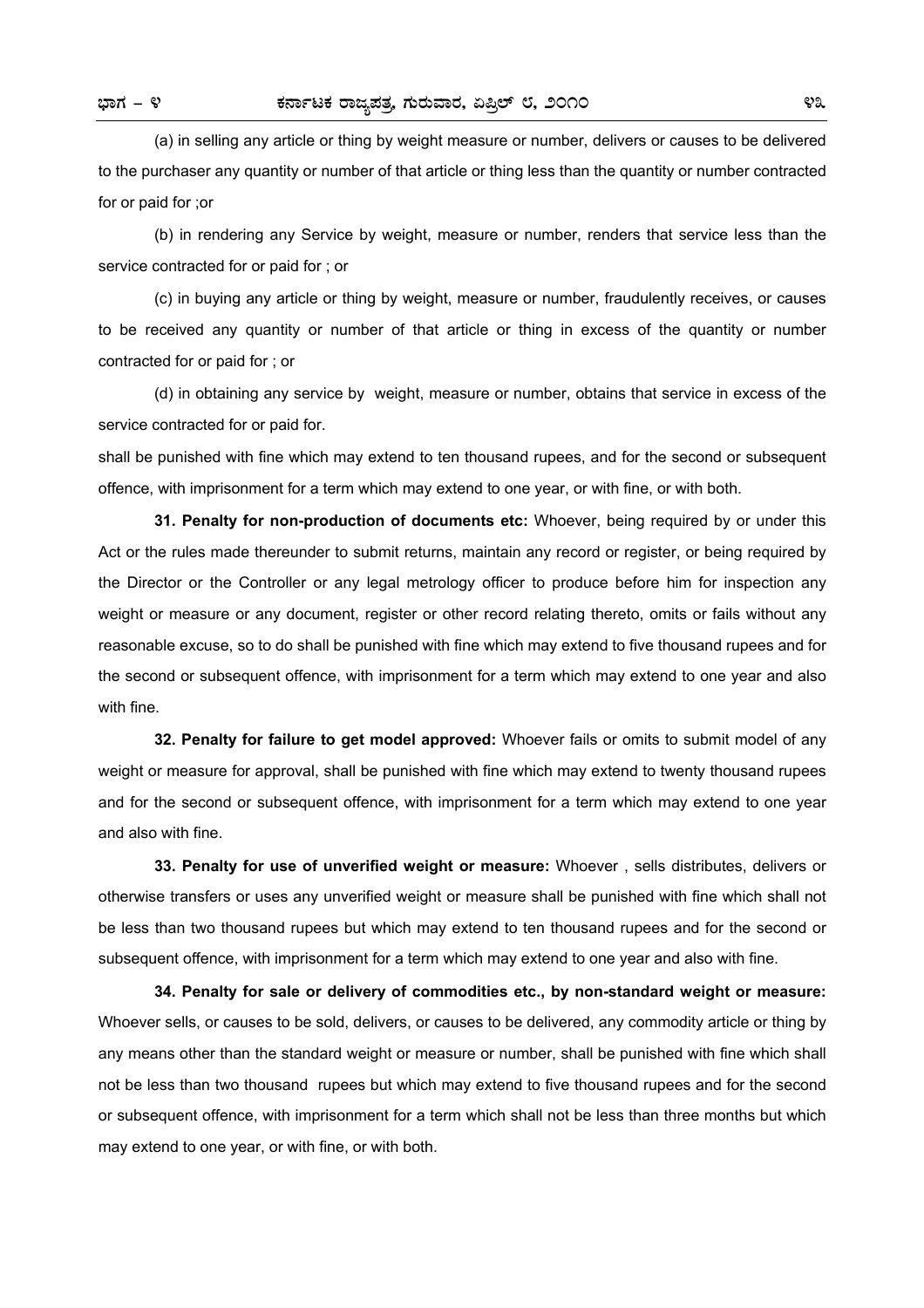**35. Penalty for rendering services by non-standard weight measure or number:** Whoever renders or causes to be rendered, any service through means other than the weight or measure or numeration or in terms of any weight measure or number other than the standard weight or measure, shall be punished with fine which shall not be less than two thousand rupees but which may extend to five thousand rupees and for the second or subsequent offence, with imprisonment for a term which shall not be less than three months but which may extend to one year, or with fine or with both.

**36. Penalty for selling etc., of non-standard packages:** (1)Whoever manufactures, packs, imports sells distributes, delivers or otherwise transfers offers, exposes or possesses for sale, or causes to be sold, distributed, delivered or otherwise transferred, offered, exposed for sale any pre-packaged commodity which does not conform to the declarations on the package as provided in this Act, shall be punished with fine which may extend to twenty-five thousand rupees, for the second offence, with fine which may extend to fifty thousand rupees and for the subsequent offence, with fine which shall not be less than fifty thousand rupees but which may extend to one lakh rupees or with imprisonment for a term which may extend to one year or with both.

 (2) Whoever manufactures or packs or imports or causes to be manufactured or packed or imported, any pre-packaged commodity, with error in net quantity as may be prescribed shall be punished with fine which shall not be less than ten thousand rupees but which may extend to fifty thousand rupees and for the second and subsequent offence, with fine which may extend to one lakh rupees or with imprisonment for a term which may extend to one year or with both.

**37. Penalty for contravention by Government approved Test Centre:** (1) Where any Government approved Test Centre contravenes any of the provisions of this Act or the rules made thereunder, or the conditions of the licence, it shall be punished with fine which may extend to one lakh rupees.

 (2) Where any owner or employee of a Government Approved Test Centre performing duties in accordance with the provisions of this Act or the rules made thereunder, willfully verifies or stamps any weight or measure in contravention of the provisions of this Act or the rules made thereunder, he shall for every such contravention, be punishable with imprisonment for a term which may extend to one year or with fine which may extend to ten thousand rupees or with both.

**38. Penalty for non-registration by importer of weight or measure:** Whoever imports any weight or measure without being registered under this Act shall be punished with fine which may extend to twenty-five thousand rupees and for the second or subsequent offence, with imprisonment for a term which may extend to six months or with fine, or with both.

**39. Penalty for import of non-standard weight or measure :** Whoever imports any nonstandard weight or measure shall be punished with fine, which may extend to fifty thousand rupees and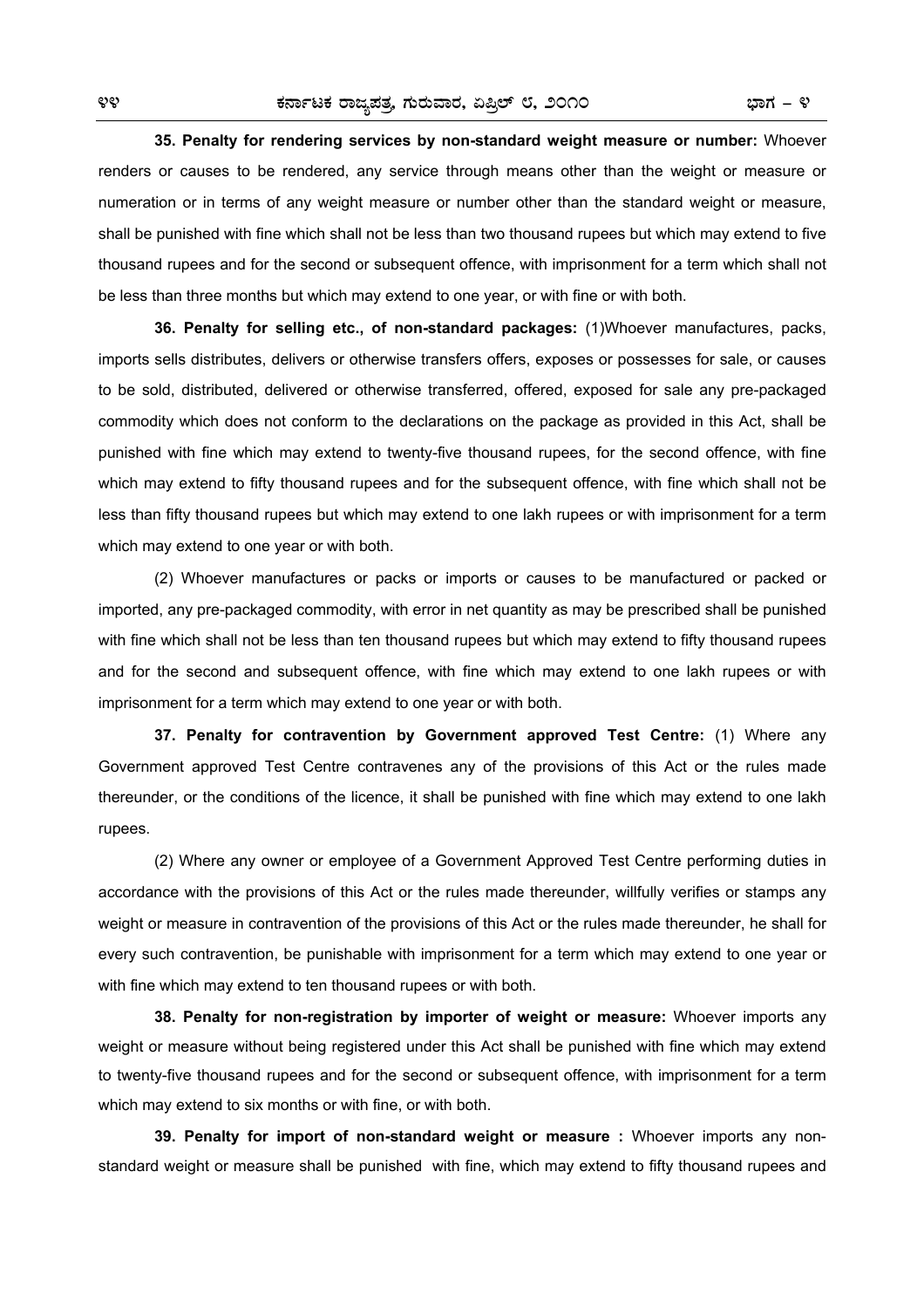for the second or subsequent offence, with imprisonment for a term which may extend to one year and also with fine.

**40. Penalty for obstructing Director, Controller or legal metrology officer:** Whoever obstructs the Director, the Controller or any legal metrology officer with intent to prevent or deter the Director or the Controller or any legal metrology officer from exercising his powers or discharging his functions, or in consequence of anything done or attempted to be done by the Director or the Controller or any legal metrology officer in the lawful exercise of his powers or discharge of his functions as such, or whoever obstructs the entry of the Director or the Controller or any legal metrology officer into any premises for inspection and verification of any weight or measure or any document or record relating thereto or the net contents of any packaged commodity or for any other purpose shall be punished with imprisonment for a term which may extend to two years and for the second or subsequent offence, with imprisonment for a term which may extend to five years.

**41. Penalty for giving false information or false return:** (1) Whoever gives any information to the Director, the Controller or any legal metrology officer, which he may require or ask for in the course of his duty, and which such person either knowns or has reason to believe to be false, shall be punished with fine which may extend to five thousand rupees and for the second or subsequent offence with imprisonment for a term which may extend to six months and also with fine.

 (2) Whoever, being required by or under this Act so to, do, submits a return or maintains any record or register which is false in material particulars, shall be punished with fine which may extend to five thousand rupees and for the second or subsequent offence, with imprisonment for a term which may extend to one year and also with fine.

**42. Vexatious search:** The Director, the Controller or any legal metrology officer, exercising powers under this Act or any rule made thereunder, who knows that there are no reasonable grounds for so doing, and yet-

- (a) searches, or causes to be searched any house, conveyance or place; or
- (b) searches any person; or
- (c) seizes any weight, measure or other movable property;

shall, for every such offence, be punished with imprisonment for a term which may extend to one year, or with fine which may extend to ten thousand rupees or with both.

**43. Penalty for verification in contravention of Act and rules:** Where the Controller or any legal metrology officer exercising powers under this Act or any rule made thereunder, willfully verifies or stamps any weight or measure, in contravention of the provisions of this Act or of any rule made thereunder, he shall, for every such offence, be punished with imprisonment for a term which may extend to one year, or with fine which may extend to ten thousand rupees or with both.

**44. Penalty for counterfeiting of seals, etc:** (1) Whoever-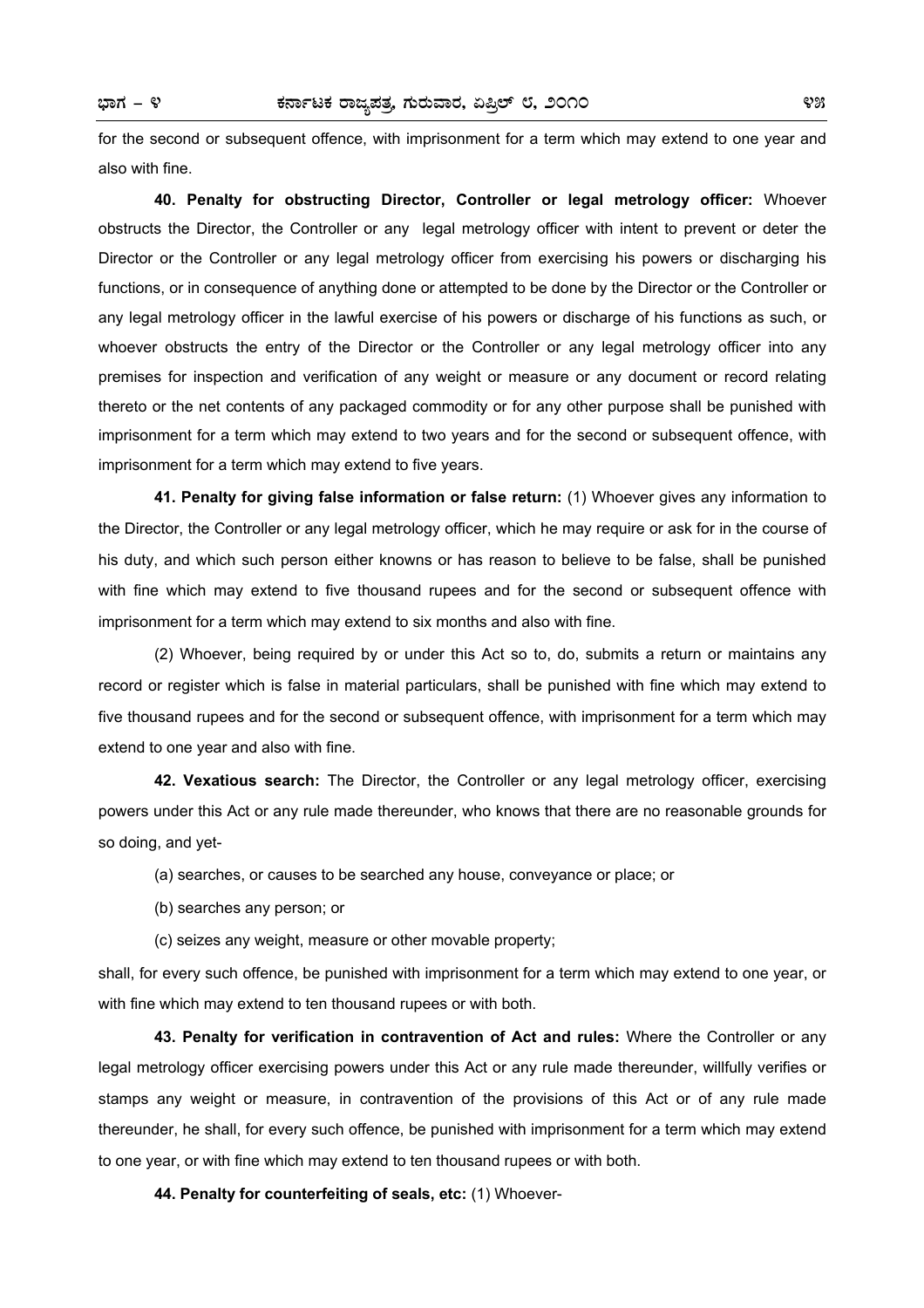(i) counterfeits any seal specified by or under this Act or the rules made thereunder, or

(ii) sells or otherwise disposes of any counterfeit seal, or

(iii) possesses any counterfeit seal, or

 (iv) counterfeits or removes or tampers with any stamp, specified by or under this Act or rules made thereunder, or

(v) affixes the stamp so removed on, or inserts the same into, any other weight or measure,

shall be punished with imprisonment for a term which shall not be less than six months but which may extend to one year and for the second or subsequent offence, with imprisonment for a term which shall not be less than six months but which may extend to five years.

**Explanation:-** In this sub-section, "counterfeit" shall have the meaning assigned to it in section 28 (45 of 1860) of the Indian Penal Code.

 (2) Whoever obtains, by unlawful means, any seal specified by or under this Act or the rules made thereunder and uses, or causes to be used, any such seal for making any stamp on any weight or measure with a view to representing that the stamp made by such seal is authorised by or under this Act or the rules made thereunder shall be punished with imprisonment for a term which shall not be less than six months but which may extend to one year and for the second or subsequent offence, with imprisonment for a term which shall not be less than six months but which may extend to five years.

 (3) Whoever, being in lawful possession of a seal specified by or under this Act or the rules made thereunder, uses, or causes to be used, such seal without any lawful authority for such use, shall be punished with imprisonment for a term which shall not be less than six months but which may extend to one year and for the second or subsequent offence, with imprisonment for a term which shall not be less than six months but which may extend to five years.

 (4) Whoever sells or offers or exposes for sale or otherwise disposes of any weight or measure which, he knows or has reason to believe bears thereon a counterfeit stamp, shall be punished with imprisonment for a term which shall not be less than six months but which may extend to one year and for the second or subsequent offence, with imprisonment for a term which shall not be less than six months but which may extend to five years.

**45. Penalty for manufacture of weight and measure without licence:** Whoever, being required to obtain a licence this Act or the rules made thereunder, manufactures, without being in possession of a valid licence, any weight or measure, shall be punished with fine which may extend to twenty thousand rupees and for the second or subsequent offence, with imprisonment for a term which may extend to one year, or with fine or with both.

**46. Penalty for repair, sale, etc, of weight and measure without licence:** Whoever, being required to obtain a licence under this Act or the rules made thereunder repairs or sells or offers, exposes or possesses for repair or sale, any weight or measure, without being in possession of a valid licence, shall be punished with fine which may extend to five thousand rupees and for the second or subsequent offence, with imprisonment for a term which may extend to one year, or with fine, or with both.

**47. Penalty for tampering with licence:** Whoever alters or otherwise tampers, with any licence issued or renewed under this Act or rules made thereunder, otherwise than in accordance with any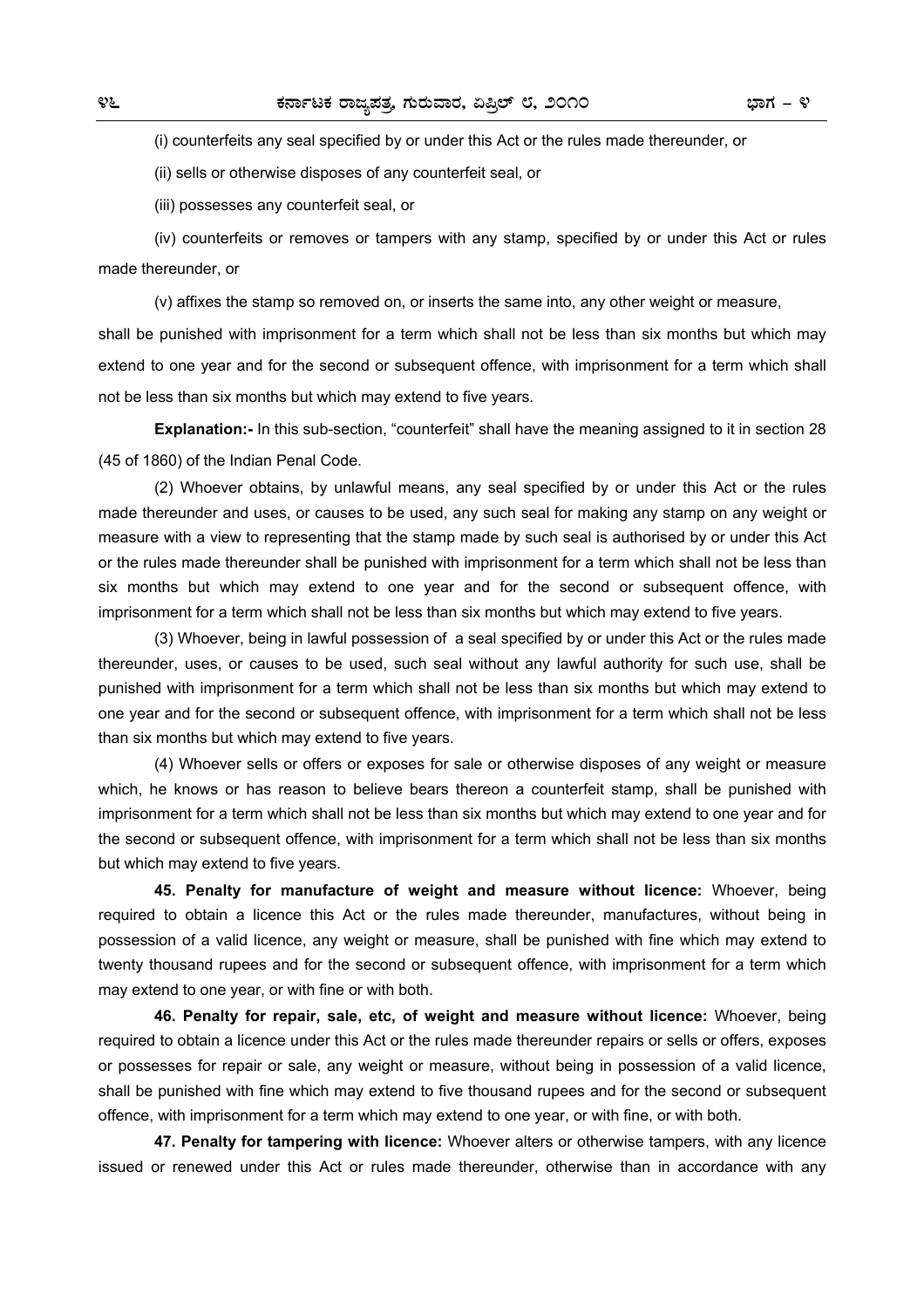authorization made by the Controller in this behalf, shall be punished with fine which may extend to twentythousand rupees, or with imprisonment for a term which may extend to one year or with both.

**48. Compounding of offences:** (1) Any offence punishable under section 25, sections 27 to 39, sections 45 to 47 or any rule made under sub-section (3) of section 52 may, either before or after the institution of the prosecution, be compounded, on payment for credit to the Government of such sum as may be prescribed.

 (2) The Director or legal metrology officer as may be specially authorised by him in this behalf, may compound offences punishable under section 25, sections 27 to 39, or any rule made under subsection (3) of section 52.

 (3) The Controller or legal metrology officer specially authorised by him, may compound offences punishable under section 25, sections 27 to 31, sections 33 to 37, sections 45 to 47 and any rule made under sub-section (3) of section 52;

 Provided that such sum shall not, in any case, exceed the maximum amount of the fine, which may be imposed under this Act for the offence so compounded.

 (4) Nothing in sub-section (1) shall apply to person who commits the same or similar offence, within a period of three years from the date on which the first offence, committed by him, was compounded.

**Explanation:** For the purposes of this sub-section, any second or subsequent offence committed after the expiry of a period of three years from the date on which the offence was previously compounded, shall be deemed to be a first offence.

 (5) Where an offence has been compounded under sub-section (1), no proceeding or further proceeding, as the case may be, shall be taken against the offender in respect of the offence so compounded.

(6) No offence under this Act shall be compounded except as provided by this section.

**49. Offences by companies and power of court to publish name, place of business, etc., for companies convicted:** (1) Where an offence under this Act has been committed by a company;

 (a) (i) the person, if any, who has been nominated under sub-section (2) to be in charge of, and responsible to, the company for the conduct of the business of the company (hereinafter in this section referred to as a person responsible) or

 (ii) where no person has been nominated, every person who at the time the offence was committed was in charge of, and was responsible to, the company for the conduct of the business of the company; and

(b) the company,

shall be deemed to be guilty of the offence and shall be liable to be proceeded against and punished accordingly;

 Provided that nothing contained in this sub-section shall render any such person liable to any punishment provided in this Act if he proves that the offence was committed without his knowledge and that he exercised all due diligence to prevent the commission of such offence.

 (2) Any company may, by order in writing, authorize any of its directors to exercise all such powers and take all such steps as may be necessary or expedient to prevent the commission by the company of any offence under this Act and may give notice to the Director or the concerned Controller or any legal metrology officer authorised in this behalf by such Controller (hereinafter in this section referred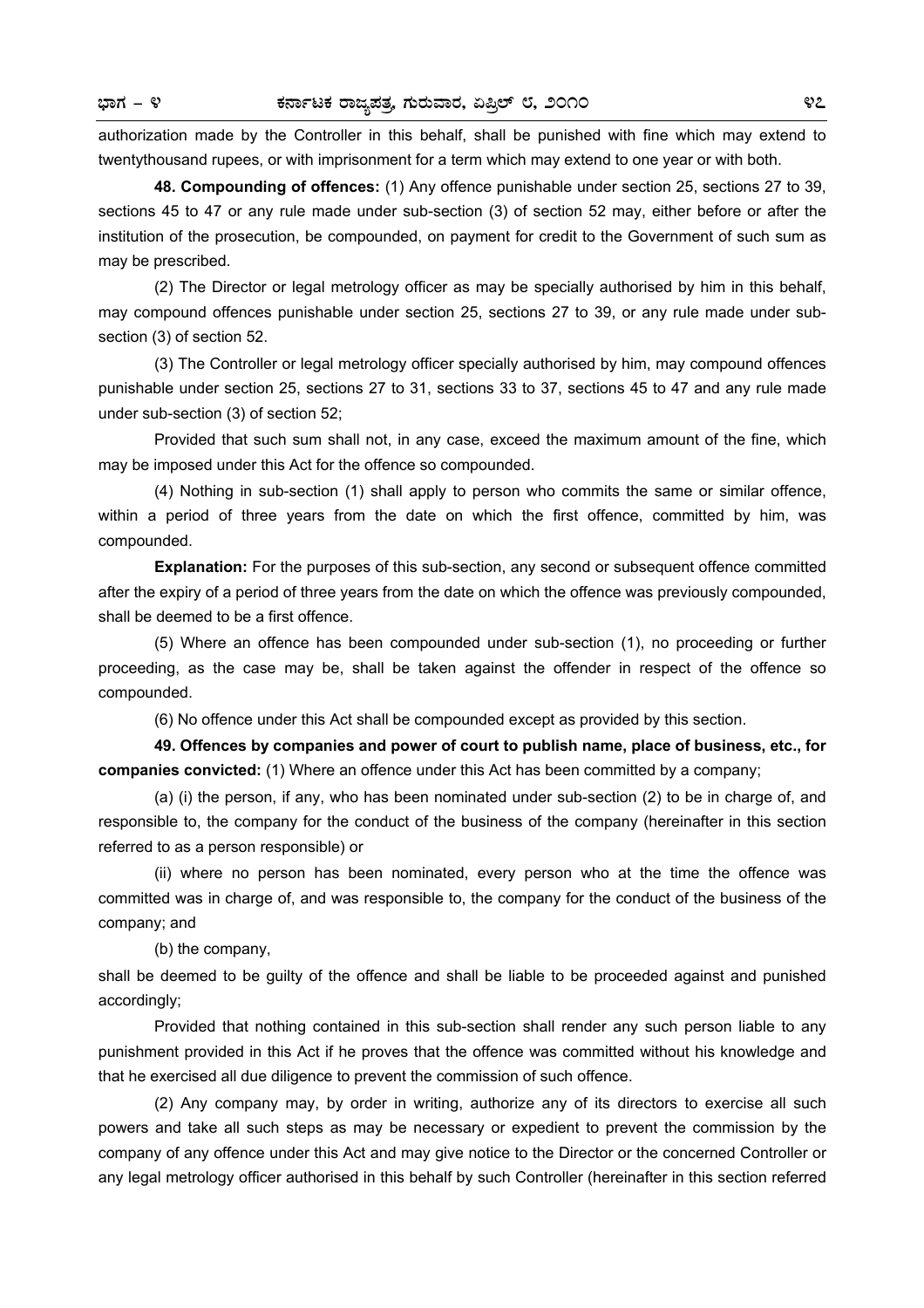to as the authorised officer) in such form and in such manner as may be prescribed, that it has nominated such Director as the person responsible, along with the written consent of such director for being so nominated.

**Explanation:-** Where a company has different establishments or branches or different units in any establishment or branch, different persons may be nominated under this sub-section in relation to different establishment or branches or units and the person nominated in relation to any establishment, branch or unit shall be deemed to be the person responsible in respect of such establishment, branch or unit,

(3) The person nominated under sub-section (2) shall, until-

 (i) further notice cancelling such nomination is received from the company by the Director or the concerned Controller or the authorised officer; or

(ii) he ceases to be a director of the company; or

 (iii) he makes a request in writing to the Director or the concerned Controller or the legal metrology officer under intimation to the company, to cancel the nomination which request shall be complied with by the Director or the concerned Controller or the legal metrology officer,

whichever is the earliest, continue to be the person responsible;

 Provided that where such person ceases to be a director of the company, he shall intimate the fact of such cessation to the Director or the concerned Controller or the authorised officer;

 Provided further that where such person makes a request under clause (iii) the Director or the concerned Controller or the authorised officer shall not cancel such nomination with effect from a date earlier than the date on which the request is made.

 (4) Notwithstanding anything contained in the foregoing sub-section, where an offence under this Act has been committed by a company and it is proved that the offence has been committed with the consent or connivance of, or is attributable to the neglect on the part, of any director, manager, secretary or other officer, not being a person nominated under sub-section (2), such director manager, secretary or other officer shall also be deemed to be guilty of that offence and shall be liable to be proceeded against and punished accordingly.

 (5) Where any company is convicted under this Act for contravention of any of the provisions thereof, it shall be competent for the court convicting the company to cause the name and place of business of the company, nature of the contravention, the fact that the company has been so convicted and such other particulars as the court may consider to be appropriate in the circumstances of the case, to be published at the expense of the company in such newspaper or in such other manner as the court may direct.

 (6) No publication under sub-section (5) shall be made until the period for preferring an appeal against the orders of the court has expired without any appeal having been preferred, or such an appeal, having been preferred, has been disposed of.

 (7) The expenses of any publication under sub-section (5) shall be recoverable from the company as if it were a fine imposed by the court.

**Explanation:-** For the purposes of this section,

 (a) "company" means any body corporate and includes a firm or other association of individuals, and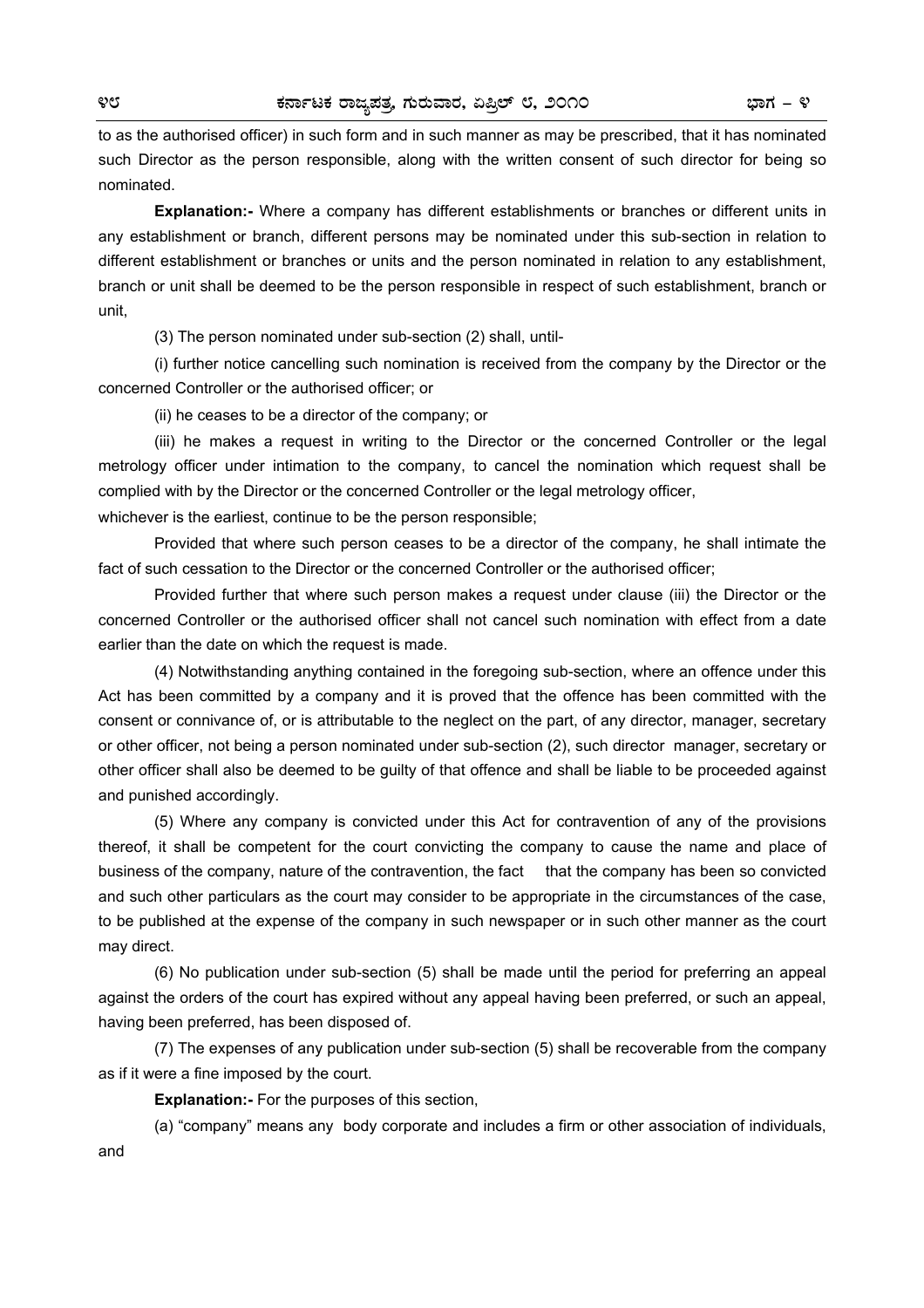(b) "director" in relation to a firm, means a partner in the firm but excludes nominated directors, honorary directors, Government nominated directors.

**50. Appeals:** (1) Subject to the provisions of sub-section (2), an appeal shall lie,-

 (a) from every decision or order under sections 15 to 20, section 22, section 25, sections 27 to 39, section 41 or any rule made under sub-section (3) of section 52 by the legal metrology officer appointed under section 13, to the Director;

 (b) from every decision or order made by the Director of Legal Metrology under sections 15 to 20, section 22, section 25, section 27 to 39, section 41 or any rule made under sub-section (3) of section 52, to the Central Government or any officer specially authorised in this behalf by that Government.

 (c) from every decision given by the Controller of Legal Metrology under delegated powers of Director Legal Metrology to the Central Government.

 (d) from every decision given or order made under sections 15 to 18, sections 23 to 25, sections 27 to 37, sections 45 to 47 or any rule made under sub-section (3) of section 52 by any legal metrology officer appointed under section 14, to the Controller; and

 (e) from every decision given or order made by the Controller under sections 15 to 18, sections 23 to 25 sections 27 to 37, sections 45 to 47 or any rule made under sub-section (3) of section 52 not being an order made in appeal under clause (d), to the State Government or any officer specially authorised in this behalf by that Government.

 (2) Every such appeal shall be preferred within sixty days from the date on which the impugned order was made;

 Provided that the appellate authority may, if it is satisfied that the appellant was prevented by sufficient cause from preferring the appeal within the said period of sixty days, permit the appellant to prefer the appeal within a further period of sixty days.

 (3) On receipt of any such appeal, the appellate authority shall, after giving the parties to the appeal, a reasonable opportunity of being heard and after making such inquiry as it deems proper, make such order, as it may think fit, confirming, modifying or reversing the decision or order appealed against or may send back the case with such direction as it may think fit for a fresh decision or order after taking additional evidence, if necessary-

(4) Every appeal shall be preferred on payment of such fees, as may be prescribed.

 (5) The Central Government or the State Government, as the case may be, may on its own motion or otherwise, call for and examine the record of any proceeding including a proceeding in appeal in which any decision or order has been made, for the purpose of satisfying itself as to the correctness, legality or propriety of such decision or order and may pass such orders thereon as it may think fit;

 Provided that no decision or order shall be varied under this sub-section so as to prejudicially affect any person unless such person has been given a reasonable opportunity of showing cause against the proposed action.

**51. Provisions of Indian Penal Code and Code of Criminal Procedure not to apply:** The provisions of the Indian Penal Code and section 153 (45 of 1860) of the Code of Criminal Procedure, 1973 (2 of 1974) in so far as such provisions relate to offences with regard to weight or measure, shall not apply to any offence which is punishable under this Act.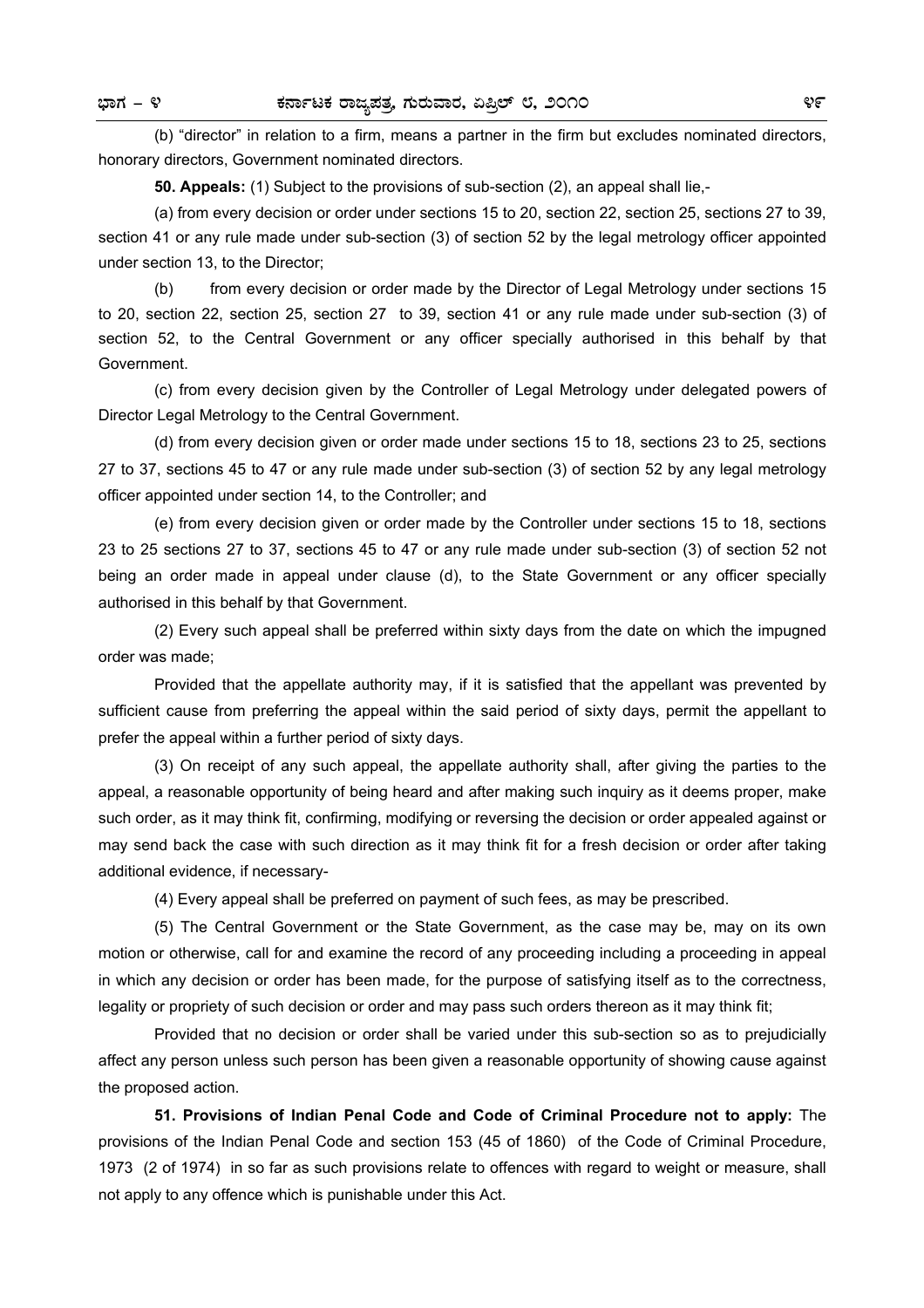**52. Power of the Central Government to make rules**: (1) The Central Government may, by notification, make rules for carrying out the provisions of this Act.

 (2) In particular, and without prejudice to the generality of the foregoing power, such rules may provide for all or any of the following matters, namely:-

(a) the specification of the base units of measures and base unit of mass under sub-section  $(Q)$ (2) of section 5;

(b) the manner of preparation of objects and equipments under sub-section (3) of section 7;

 (c) physical characteristics, configuration, constructional details, materials equipment, performance, tolerances, period of re-verification, methods or procedures of tests under sub-section (4) of section 7;

 (d) reference standards, secondary standards and working standards of weights and measures under sub-section (1) of section 9';

 (e) reference standards, secondary standards and working standards shall be verified and stamped and the fee under sub-section (2) of section 9;

 (f) the weight or measure or number in which any transaction, dealing or contract in respect of any goods, class of goods or undertakings shall be made under section 10;

 (g) the qualifications of the Director and legal metrology officers under sub-section (2) of section 13;

 (h) the qualification of the Controller and legal metrology officers under sub-section (2) of section 14;

(i) the manner of disposal of goods under sub-section (3) of section 15;

 (j) the standard quantities or number and the manner in which the packages shall bear the declarations and the particulars under sub-section (1) of section 18;

(k) the manner and registration and the fee under section 19;

 (l) the management and control of the Institute, the teaching staff and other employees, the courses and curricula for training thereat, the qualifications, which a person shall possess in order to be eligible for admission thereto under sub-section (2) of section 21;

(m) the manner, fee and authority for approval of models under section 22;

(n) the kinds of weights or measures under sub-section (2) of section 24;

 (o) the manner in which terms and conditions on which and fee on payment which the central Government shall notify the Government approved Test Centre under sub-section (3) of section 24;

 (p) the qualifications and experience of persons appointed or engaged and the fee and terms and conditions on which Government approved Test Centre shall verify the weight or measure under subsection (4) of section 24;

(q) the error in net quantity under sub-section (2) of section 36;

(r) fee for compounding of offence under sub-section (1) of section 48;

 (s) form and manner in which notice to the Director or the Controller or any other officer authorised by him shall be given under sub-section (2) of section 49.

 (3) In making any rule under this section, the Central Government may be provided that a breach thereof shall be punishable with fine which may extend to five thousand rupees.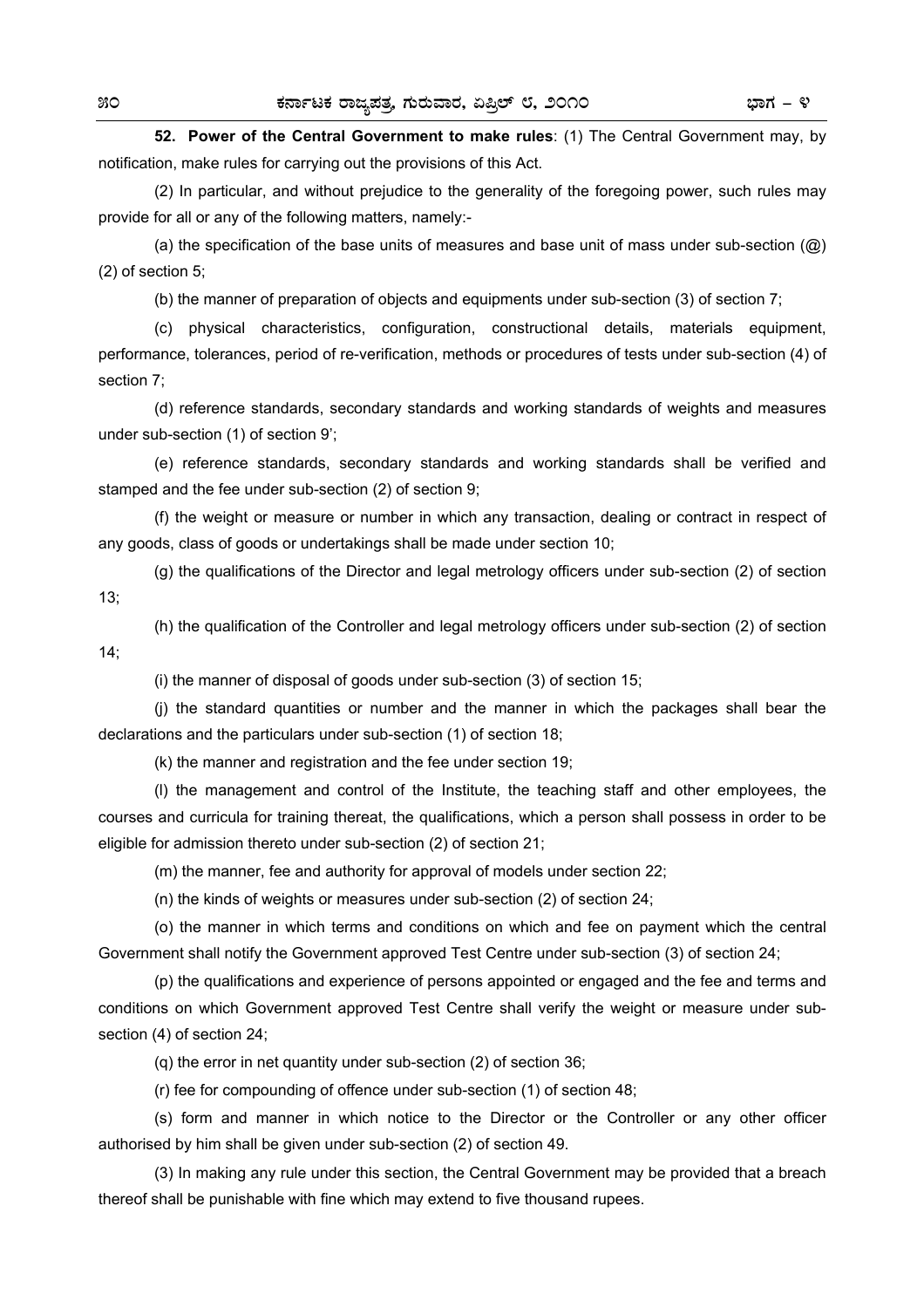(4) Every rule made by the Central Government under this Act shall be laid, as soon as may be after it is made, before each House of Parliament, while it is in session, for a total period of thirty days which may be comprised in one session or in two or more successive sessions, and if before the expiry of the session immediately following the session or the successive sessions aforesaid both Houses agree in making any modification in the rule or both Houses agree that the rule should not be made, the rule shall thereafter have effect only in such modified form or be of no effect, as the case may be; so however, that any such modification or annulment shall be without prejudice to the validity of anything previously done under that rule.

**53. Power of State Government to make rules :** (1) The State Government may,. By notification, and after consultation with the Central Government make rules to carry out the provisions of this Act.

 (2) In particular and without prejudice to the generality of the foregoing power, such rules may provide for all or any of the following matters, namely:-

 (a) the time within which the weight or measure may be got verified under proviso to subsection(1) of section 16;

 (b) registers and records to be maintained by persons referred to under sub-section (1) of section 17;

 (c) the form, manner, conditions, period, area of jurisdiction and fees for issuance of licence under sub-section (2) of section 23;

(d) fee for verification and stamping of any weight or measure under sub-section (1) of section 24;

 (e) manner of notifying Government approved Test Centre, terms and conditions and fee to be paid under sub-section (2) of section 24;

(f) fee for compounding of offences under sub-section (1) of section 48.

 (3) In making any rule under this section, the State Government may provide that a breach thereof shall be punishable with fine which may extend to five thousand rupees.

 (4) The power to make rules under this section shall be subject to the condition of the rules being made after previous publication in Official Gazette;

 (5) Every rule made under this section shall, as soon as may be after it is made, be laid before each Houses of State Legislature, where there are two Houses and where there is one Houses of State Legislature, before that Houses.

**54. Delegation of Powers:** (1) The Central Government may, in consultation with the State government and by notification, direct that any power exercisable by it under this Act or any rule made there-under, not being a power conferred by section 50 relating to appeal or section 52 relating to power to make rules, in relation to such mattes and subject to such conditions as may be specified, may be exercised also by such officer subordinate to it as may be specified in the notification.

 (2) Subject to any general or special direction or condition imposed by the State Government, any person authorised by the Central Government to exercise any powers may exercise those powers in the same manner and to the same extent as if they had been conferred on that person directly by this Act and not by way of delegation.

**55. Act not to apply in certain cases:** The provisions of this Act, in so far as they relate to verification and stamping of weight and measures, shall not apply to any weight or measure-